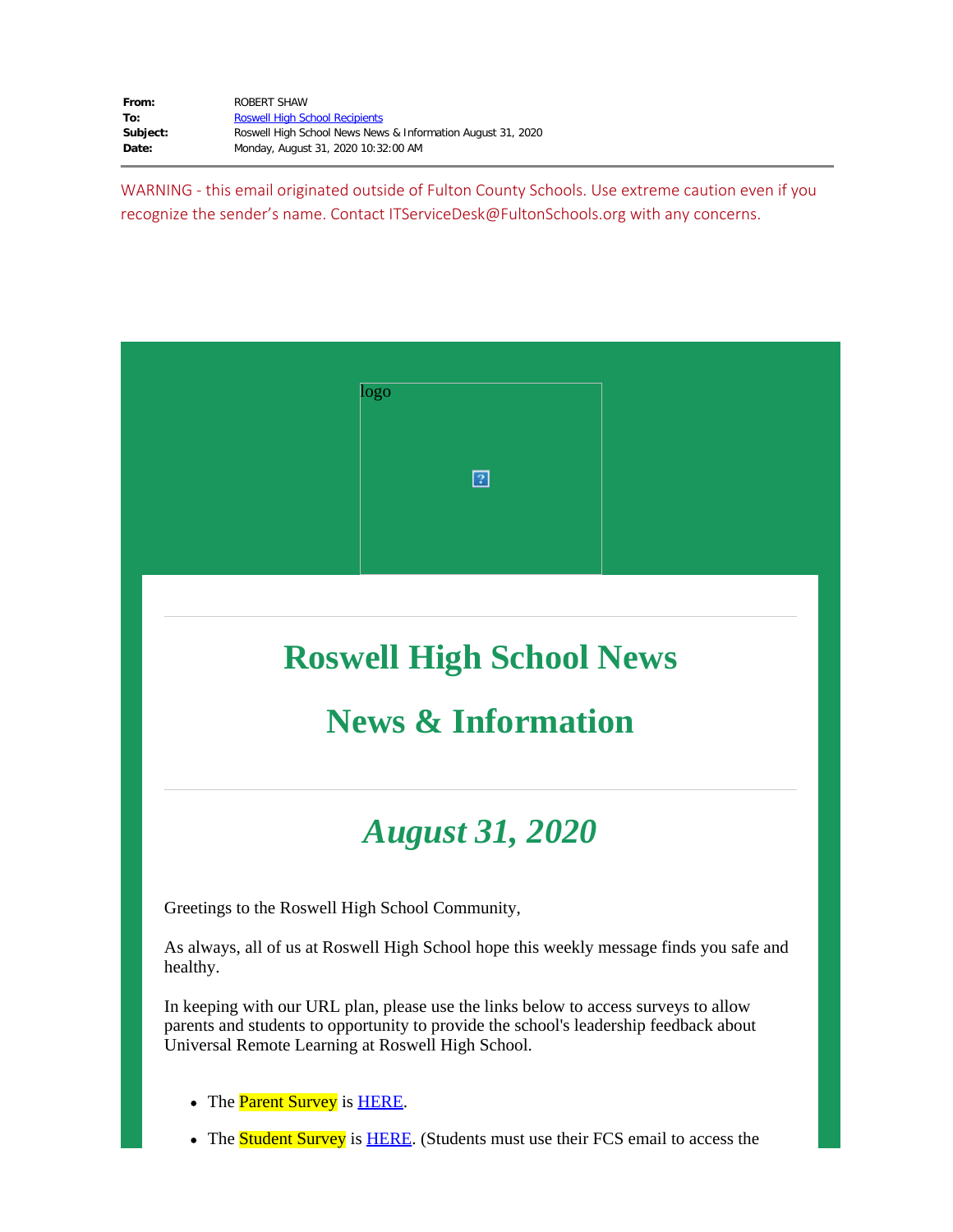survey).

Both surveys close on Tuesday, September 8, 2020.

The results will be not be made public, but will be shared with school and District leadership (minus any identifying information) to improve all aspects of Universal Remote Learning (URL).

#### **Social Media Concerns**

Many parents and students have recently shared with me "anonymous" accounts set up on social media that encourage Roswell students to post about other students. This has occurred at other high schools in our area and, unfortunately, many of these posts have been profane, vulgar, disrespectful, slanderous, and sexually graphic.

I would encourage Roswell students, parents, or stakeholders who view any of these posts to report them to the social media platform. Quite often, these posts and accounts violate the terms of use agreements and are removed.

Anytime this information is brought to our attention, we involve our Fulton Schools police department to determine if these posts violate any criminal laws. Students should know that nothing on the Internet is truly anonymous. Students and their families should also be aware that defaming people online could possibly expose them to civil liability.

RHS students are reminded that, even though we are in a URL environment, the Fulton County Schools Student Code of Conduct is in effect. Please review the Code carefully as there are circumstances where the school has jurisdiction over social media posts, even if the posts are not made during school hours.

Please continue to have conversations with your students about the responsible use of social media. Some students truly believe that their online comments and posts do not have negative consequences for themselves or others. Quite often, that is not the case.

I would hope that our students would use the power of social media to uplift and support each other instead of causing embarrassment, hurt, and emotional pain.

Honestly, the Golden Rule is always the best rule, "treat others as you would like to be treated."

Your help and support is appreciated.

#### **Returning to Face-To-Face Instruction**

As you may be aware, the District has outlined a plan for students to return to school using a "phased" approach, which is [dependent](https://nam03.safelinks.protection.outlook.com/?url=https%3A%2F%2Fgo.boarddocs.com%2Fga%2Ffcss%2FBoard.nsf%2Ffiles%2FBSNRT36F7A59%2F%24file%2FReopening%2520Phase%25201%2520.pdf&data=02%7C01%7Cshawr%40fultonschools.org%7Cf052aab9f1274b0b756c08d84dba9459%7C0cdcb19881694b70ba9fda7e3ba700c2%7C1%7C0%7C637344811187623559&sdata=qD3YEksF6GZ7Q54Rlo%2F9fx60r6CbwcHwJYmLhCSCeCw%3D&reserved=0) upon the COVID numbers provided by the Fulton County Department of Health. Please note in the presentation linked above that the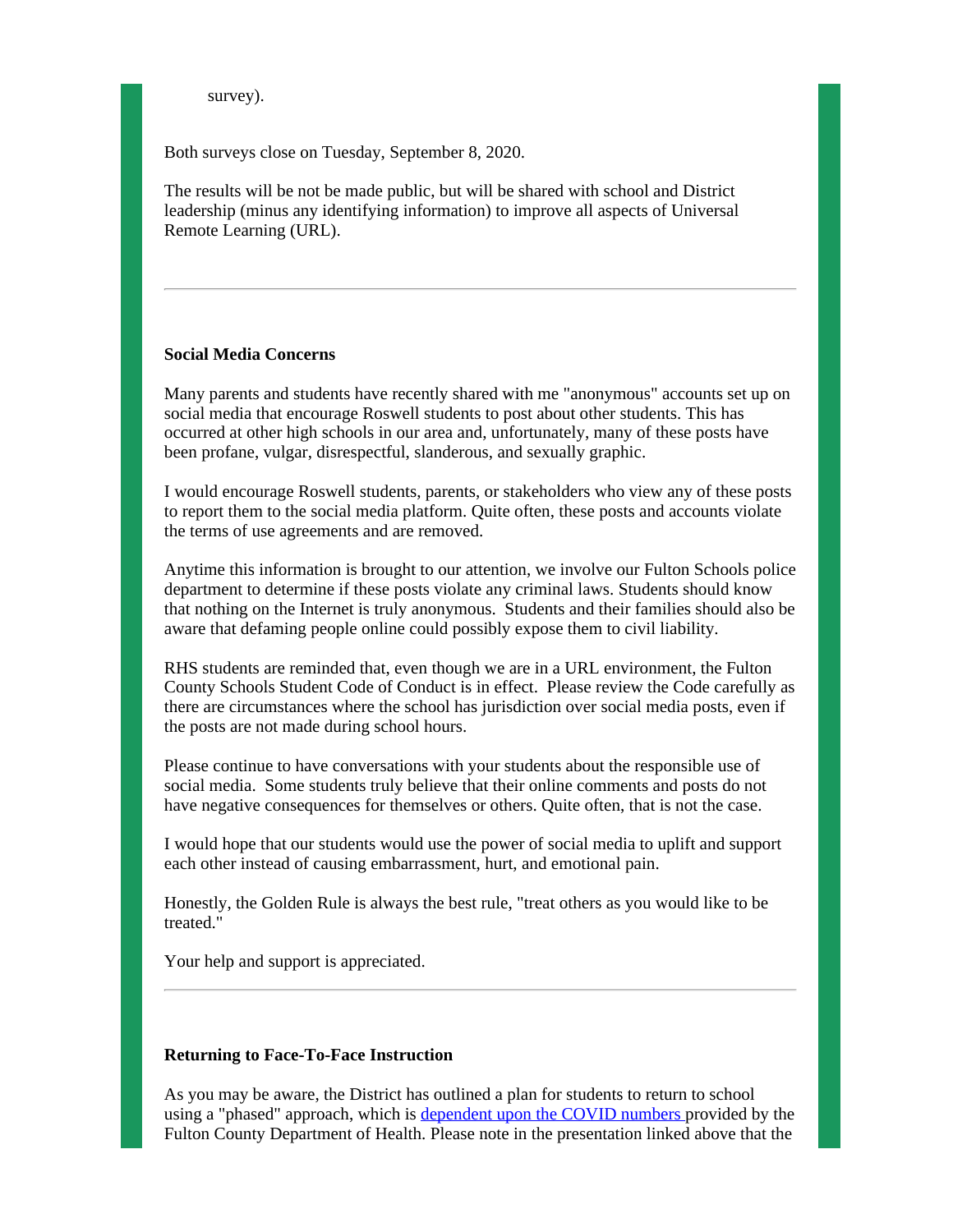target date for Phase I of returning students to school is *September 8, 2020*.

Students who return to the school building during Phase I for RHS are our low incidence special education students who may attend one day per week for 180 minutes and will be scheduled to attend during the first session of the day to minimize impact on special education services. Please also note that face coverings will be required of students and staff (For students who may not be able to wear a mask, our Special Education leaders will work with them to develop other solutions).

All other RHS students will continue to work online in the URL environment during Phase I.

The Roswell High School Back-To-School Committee is at work planning what the implementation of Phase I will look like for our school. Much more information to be shared very soon.

#### **Announcements**

Roswell High School continues to create and share daily school announcements. Announcements are posted on the school website and contain information about all kinds of school events. Please click [HERE](https://www.fultonschools.org/Page/16758), bookmark the site, and check it often.

#### **Textbook Distribution**

This week will be the last week that we will hold textbook distribution on Tuesdays and Thursdays from 2:00 p.m. until 4:00 p.m. in the Senior lot. After this week, if a student needs a book or other instructional resource, please ask that teacher to coordinate that with Assistant Principal Celeste Moore who will develop a plan to get that resource to the student in a safe manner.

#### **Device Help and Update**

For almost all technology issues, there is not a lot that we can do to assist at school. Please contact the Fulton Schools Technology Help Desk and they can either walk you through a solution or schedule an appointment to have the device serviced or replaced at a District Technology Hub. The good news is that, as of last week, Roswell High is now a technology hub so the hope is that it will be a little more convenient.

IT Service Desk 470-254-4357 or [itservicedesk@fultonschools.org](mailto:itservicedesk@fultonschools.org)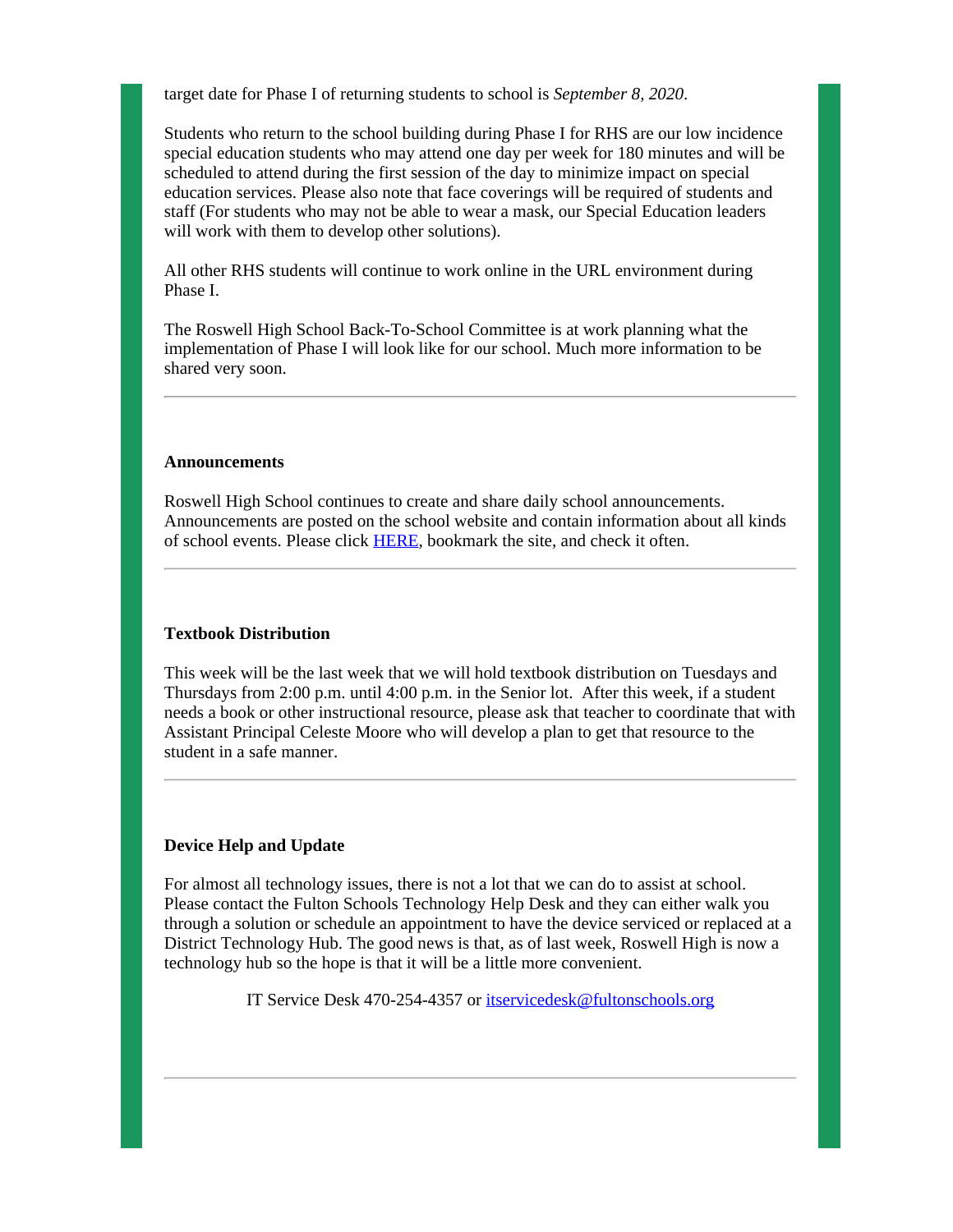### **PTSA Reflections Contest**

It is time again for the PTSA Reflections Contest! Please click [HERE](https://nam03.safelinks.protection.outlook.com/?url=http%3A%2F%2Fnew.shawadmin.com%2FRoswell%2FPublic%2Fptsareflections.pdf&data=02%7C01%7Cshawr%40fultonschools.org%7Cf052aab9f1274b0b756c08d84dba9459%7C0cdcb19881694b70ba9fda7e3ba700c2%7C1%7C0%7C637344811187623559&sdata=A%2Fy8Yfz1PuKum7LW0utSqeVkrxaUreV6imPjiZfVI7U%3D&reserved=0) for the information.

Please do not forget to join PTSA. Click **[HERE](https://nam03.safelinks.protection.outlook.com/?url=https%3A%2F%2Froswellhsptsa.new.memberhub.store%2Fstore&data=02%7C01%7Cshawr%40fultonschools.org%7Cf052aab9f1274b0b756c08d84dba9459%7C0cdcb19881694b70ba9fda7e3ba700c2%7C1%7C0%7C637344811187633554&sdata=4ir59zEninFQdF05u25%2B6fvuhfznmkKEaZFSLxT7r%2Fs%3D&reserved=0)** for more information.

#### **District News**

The District is now posting COVID cases by school on the District website. You can see the information and get much more clarifying information by clicking **[HERE](https://www.fultonschools.org/Page/20960)**.

Please click [HERE](https://www.fultonschools.org/cms/lib/GA50000114/Centricity/Domain/4/2020-21_FCSCalendar_Color_20200819.pdf) for the latest pdf version of the District School Calendar. Please notice that the Late Start Mondays have been removed for this school year.

#### **Roswell High School Athletics**

Varsity fall sports are scheduled to begin their seasons on or around September 14, 2020. While we are excited to get our students who play football, volleyball, softball and crosscountry competing, there will be different rules in place to protect students, coaches and fans. More information will be announced and shared very soon. Please contact the appropriate coach or visit [https://roswellathletics.org/](https://nam03.safelinks.protection.outlook.com/?url=https%3A%2F%2Froswellathletics.org%2F&data=02%7C01%7Cshawr%40fultonschools.org%7Cf052aab9f1274b0b756c08d84dba9459%7C0cdcb19881694b70ba9fda7e3ba700c2%7C1%7C0%7C637344811187633554&sdata=umi51pSEAMLWSttV1KnvAoxkKlhP9O3N6hbQEtdhTLI%3D&reserved=0) for more information.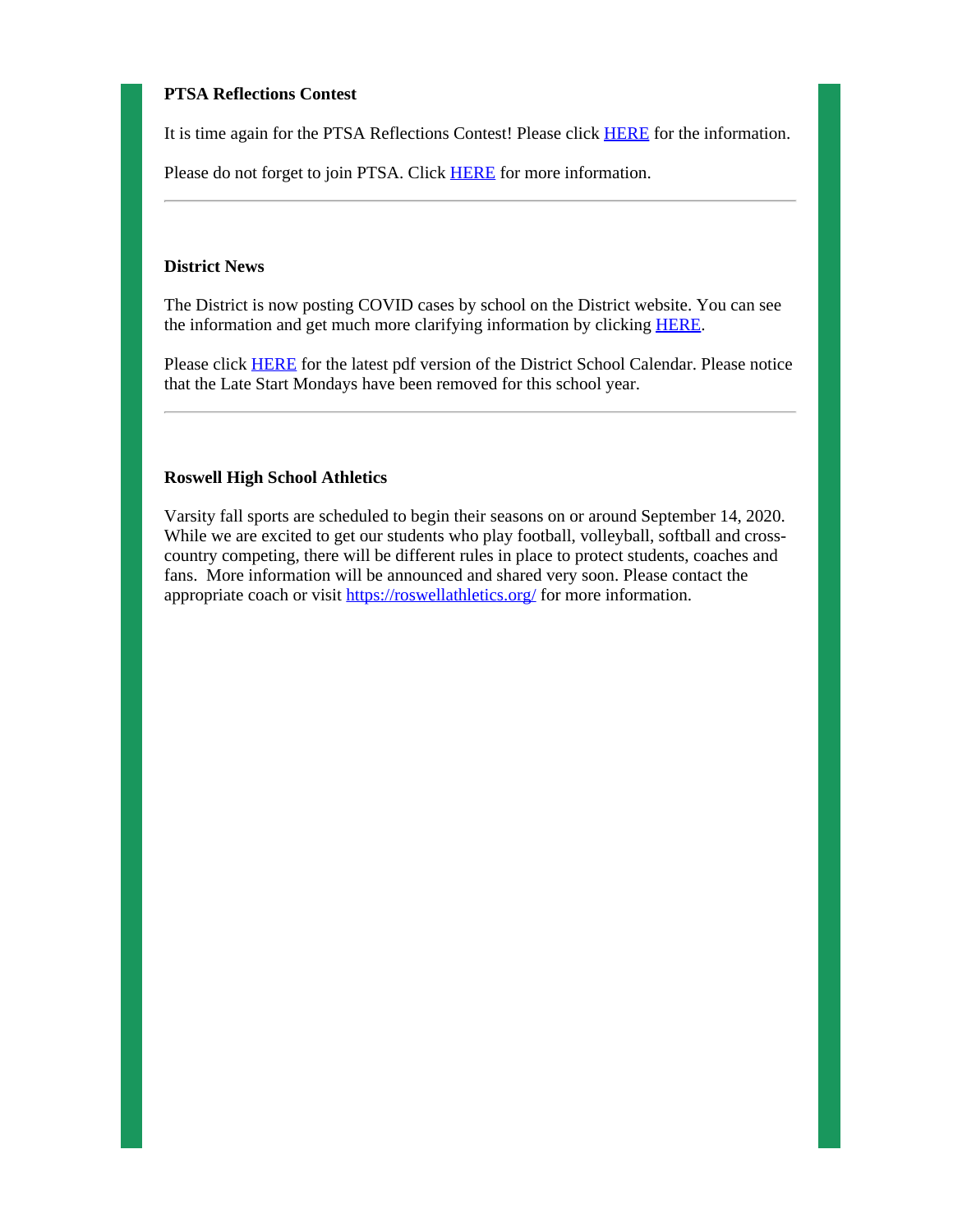schedule

As always, thank you so much for your support during these very unusual times. All of us at Roswell High School remain committed to providing the very best instruction possible.

Please let us know if you have any questions and enjoy the three day weekend!